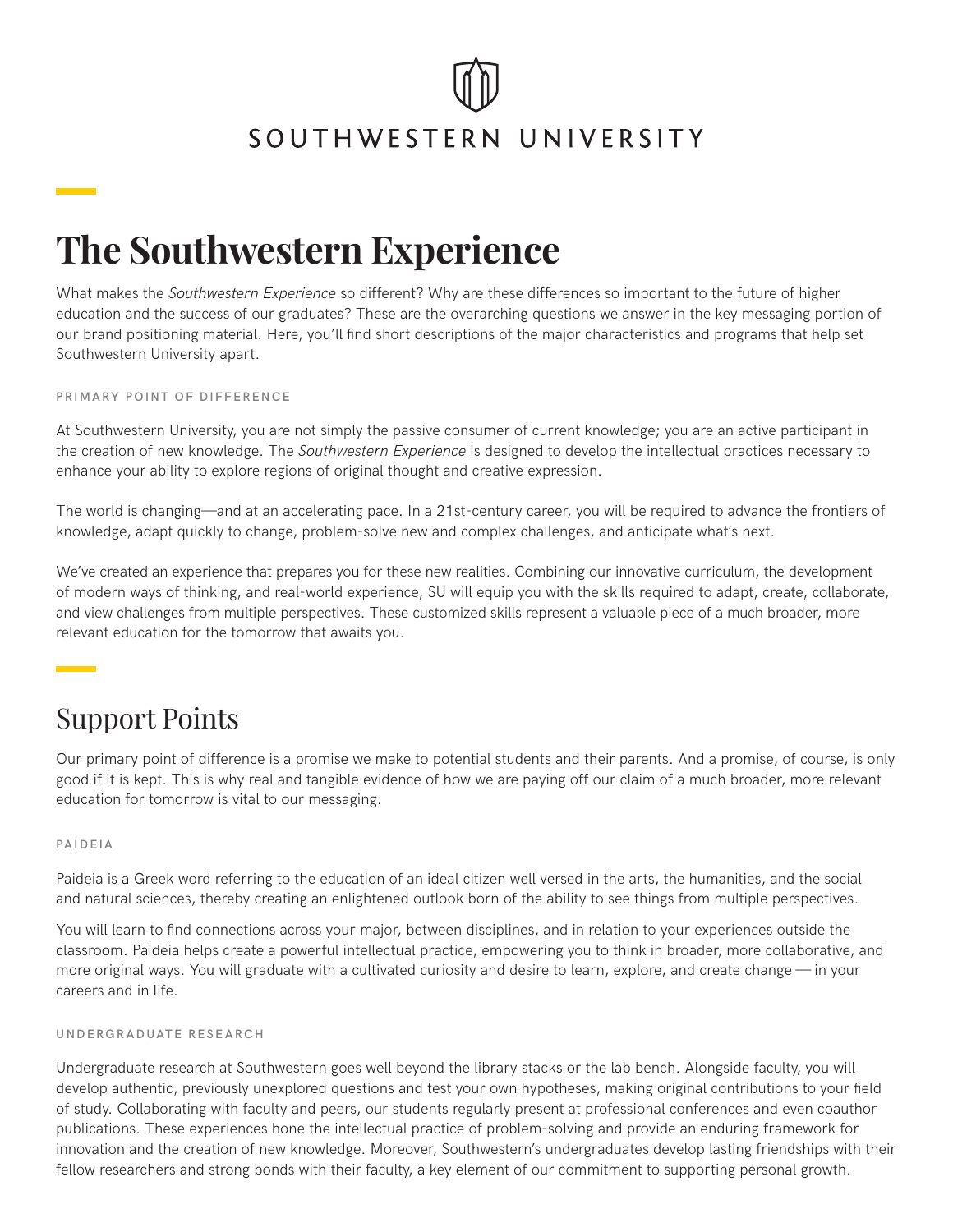## Support Points - Continued

#### **INNOVATIVE CURRICULUM**

Because each student's *Southwestern Experience* is personalized, no two paths look exactly the same. The new Southwestern curriculum is broken into three distinct parts:

- 1. The first part of the curriculum consists of taking at least one course in each of four main areas: Humanities, Fine Arts, Social Sciences, and Natural Sciences (including Mathematics & Computer Science). You will then "double up" and take at least one more in two of those areas.
- 2. The next area focuses on in-depth courses related to your "intellectual home," or major. But you will approach that deep and meaningful knowledge from a much broader perspective enhanced by other disciplines.
- 3. The final area of the updated curriculum allows you the freedom to explore your growing interests or change your mind and switch majors while still graduating in four years. You might decide to double major, or you might pursue two minors. Most students also participate in an internship, research project, study-abroad semester, or other high-impact experience during their time at Southwestern.

#### **ACTIVE LEARNING**

Active learning is a more dynamic approach to the classroom setting, enabling you to take ownership of your own learning, creating multiple solutions to problems, and improving your retention of skills and knowledge.

The process is organic: as children, we ask questions to understand and make sense of our world. Likewise, students are often given a question, problem, or scenario. While constantly and methodically interrogating diverse solutions, you will invent new answers and new knowledge, thereby making meaning of your academic experience. By enhancing your ability to understand, interpret, and evaluate information, SU will inspire your lifelong intellectual curiosity.

#### **INTERCONNECTED LEARNING**

Interconnected learning at Southwestern University is designed to help you see the relevance of and relationship between courses and disciplines. You will discover how different fields of knowledge interrelate and learn to unify subjects rather than view them as separate and distinct areas of thought.

Both academic and self-discovery often lie outside traditional compartmental structures. By bringing together knowledge, concepts, and methods from across multiple fields, you will begin to develop a holistic view and a new, integrated approach to learning.

#### **MOSAIC: EDUCATING THE WHOLE PERSON**

At Southwestern, we encourage you to choose mindfully from among the broad variety of opportunities to engage. There's an ideal balance, different for each student, among academics, team and organization membership, work, and downtime. By engaging with intention and reflecting on the value of each component of your involvement, you can find *your* perfect balance.

We call this coordinated approach to the cocurricular experience Mosaic to reflect the collection of meaningful moments, relationships, learning, and development that make up your experience in college — your personal mosaic.